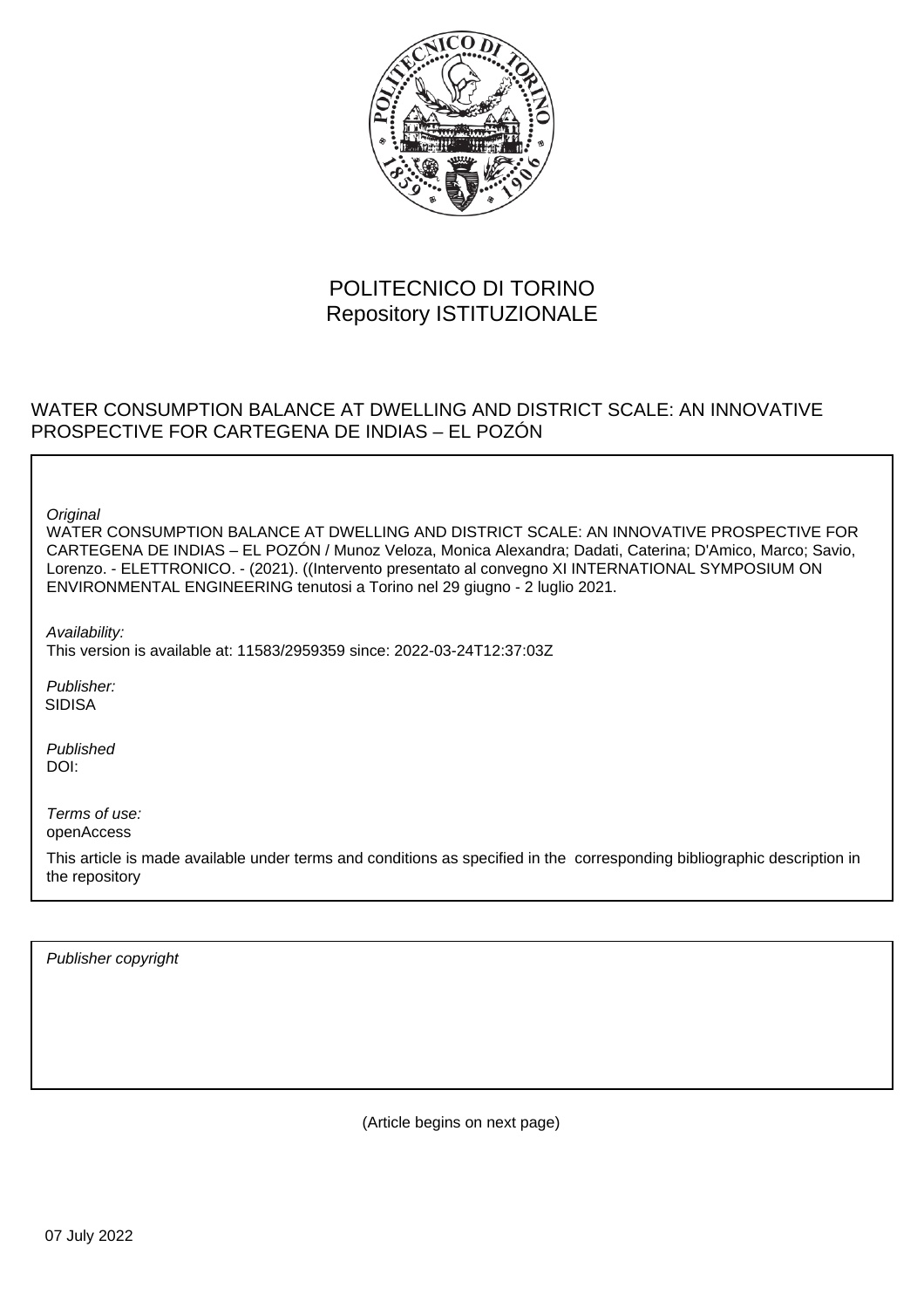# **WATER CONSUMPTION BALANCE AT DWELLING AND DISTRICT SCALE: AN INNOVATIVE PROSPECTIVE FOR** *CARTEGENA DE INDIAS – EL POZÓN*

M. MUÑOZ VELOZA\*<sup>1</sup> , C. DADATI\*, M. D'AMICO\*, R. GIORDANO\*, L. SAVIO\*

*\*DAD Department, Politecnico di Torino, Viale Mattioli 39, 10125 Torino, Italy <sup>1</sup> Corresponding Author E-mail: monica.munozveloza@polito.it*

### **Abstract**

The consequences of climate change are affecting informal neighbourhoods, exacerbating even more the instability and insecurity of these settlements. For instance, the settlement of *El Pozón*, located in the Colombian city of *Cartagena de Indias*, in addition to its social and economic problems, is characterized by a contradictory environmental situation: on the one hand it suffers the problem of floods due to its proximity to the *La Virgen* swamp and to seasonal heavy rainfall. On the other hand, the supply of drinking and domestic water is problematic - specially in dry season- and reaches unsustainable costs for a population who lives in marginal conditions (Guarín Cobos, 2003).

The project of the *Pontificia Universidad Javeriana* of Bogotá and the *Politecnico di Torino*, presented at the Solar Decathlon Latin America & Caribbean 2019 was aimed at improving the quality of life of the *El Pozón* inhabitants, offering a new model of economic and sustainable house, self-sufficient from an energy point of view and achievable largely in self-construction with local materials and dry technologies. The prototype, that was built and tested for the duration of the contest, proposed an integrated water use strategy at the building scale, which combines different low-tech systems. This article presents a possible methodology to realize a lowtech water technology: a blue-green roof module to incorporate into the design of the Solar Decathlon prototype. The main purpose is to stimulate the inhabitants to address problems such as lack of sanitation, water quality and environmental improvement, through a scalable, sustainable and cost-effective solution, using mainly waste materials.

**Keywords: domestic water, water cycle,** *vivienda social***, rain garden.**

### **Introduction**

Currently, large population areas around the world are being affected by phenomena related to human activities: climate change and incorrect urbanization (UN Habitat, 2018). With the guidance of the public and private sectors, some of these areas are already arming themselves with urban plans for greening and depaving, proposing appropriate solutions aimed at achieving resilience against these phenomena – e.g., Sustainable Urban Drainage Systems (SUDS) (Zhou, 2014). Unfortunately, in marginal situations such as informal neighbourhoods that arise spontaneously, the population is abandoned to itself (UN Habitat, 2018). The main purpose of the study is to identify a possible methodology that can stimulate informal settlements inhabitants to address problems such as lack of sanitation and water scarcity through a scalable, sustainable and cost-effective solution.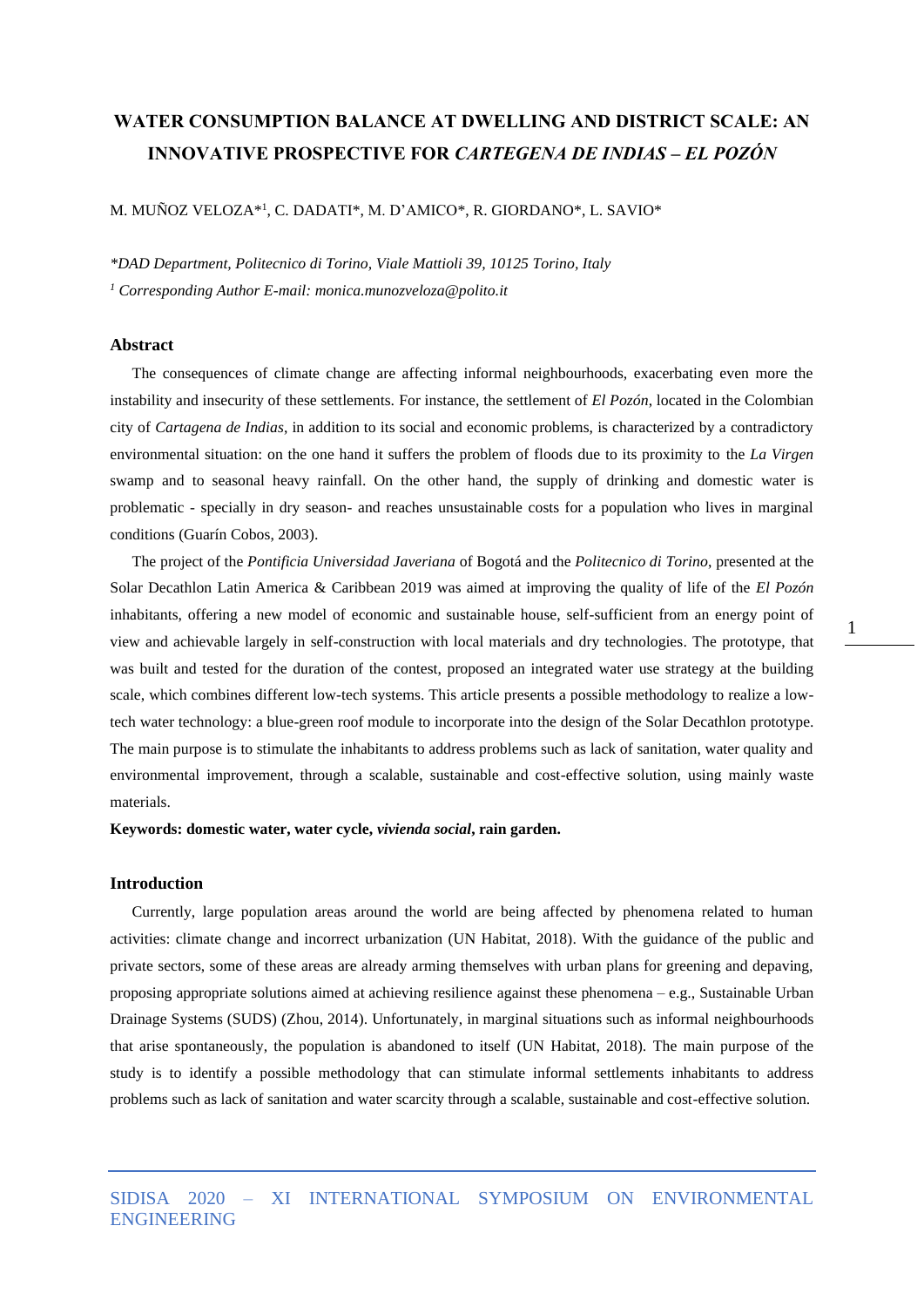This paper presents one case study in particular, the informal neighbourhood *El Pozón* in *Cartagena de Indias*, Colombia. It is located near the southern bank of the *La Virgen* swamp, where a multiplicity of houses, mostly self-constructed, rise spontaneously and without any building regulations. The uncontrolled - and in some cases inexperienced - housing construction has generated different problems regarding basic living conditions. Furthermore, due to its proximity to the mangrove's lagoon, the settlement - as well as others in the area - has been subject to flooding several times in the past, being the most serious episode in 2011<sup>1</sup>

The *Pontificia Universidad Javeriana* of Bogota, together with the *Politecnico di Torino* tried to provide an appropriate response for a more resilient and sustainable development of the neighbourhood, through the urban project *Máquina Verde - El Arca*. A prototype housing module of the project was proposed and built for the international competition Solar Decathlon Latin America & Caribbean 2019 which took place in Cali, Colombia, and in which the authors of this article participated as part of the *Máquina Verde - El Arca* design and construction team*.* The particular assignment of the authors was to determining the hydraulic design of the prototype housing module with a sustainability focus regarding the saving, recovery and reuse of water resources. This experience has brought the team to work with experts in the field and local companies. At the same time, information was acquired about the water needs of the occupants and forecast consumption and the savings of individual equipment were planned.

Following the realization of the prototype at the Solar Decathlon competition, the team carried out further visits to *El Pozón*. The tours to the area provided an idea to integrate into the house's plumbing system: the development of a modular prototype of a green roof system for the collection and cleaning of rainwater. Following a research of modules currently present on the market that serve this function, and the analysis of the elements and materials that compose them, it was decided to design a green module in self-construction with the aim of reusing waste materials and giving them new life. The technical part of the research demonstrates the performance of water management strategies used on the private spaces, trying to apply them also to the green public spaces of the *Máquina Verde - El Arca* project through a connected network system, from the microscale of the housing module to the Masterplan. The study determines a possible solution, leaving the door open to the possibility of a future development of the *Máquina Verde - El Arca* project that incorporates these technologies, providing a large-scale impact to reduce the environmental pollution that affects the *La Virgen* swamp and, at the same time, to counteract the floods result of climate change (Ayala García & Meisel Roca, 2017).

## **Case study:** *EL Pozón, Cartagena de Indias*

The different social groups that over the centuries have interacted on the territory of Colombia have brought with them their own culture, customs and lifestyles, contributing to the ethnic diversity of the nation. Although this condition was recognized by the Colombian State in the Constitution of 1991, race-related conflicts are still present today, as well as imbalances – social and economic inequalities - between communities and territories (Sánchez-Torres, 2017). For all these reasons, the internal – especially rural - populations are displaced and are continually forced to move to the cities in search of better living conditions. According to official data of the

<sup>&</sup>lt;sup>1</sup> Information obtained from interviews with the inhabitants of the sector and verified through journals and news reports of the time.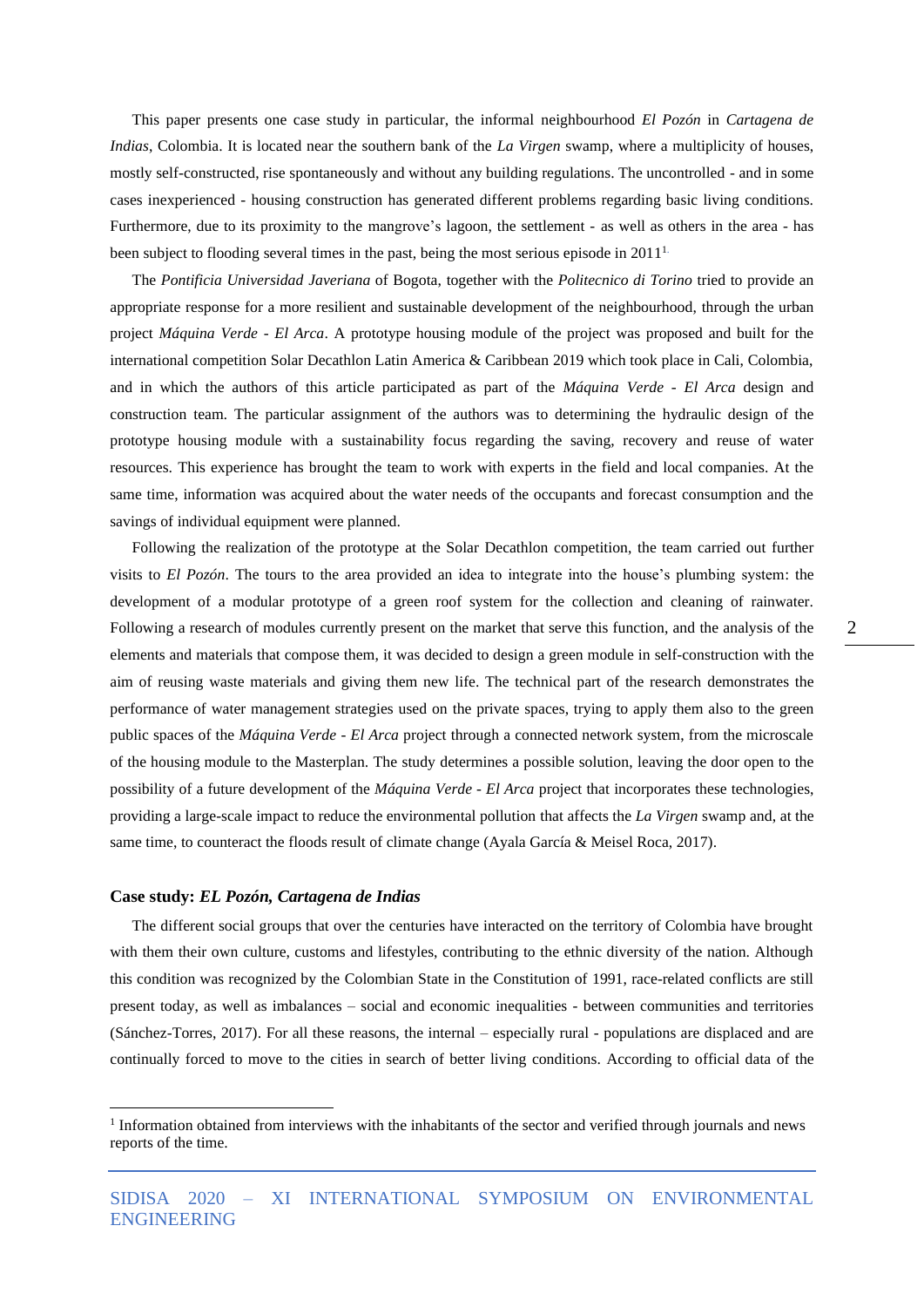International Fund for Agricultural Development (IFAD) in 2018, in rural Colombia, 7.2 per cent of the population -3.5 million of citizens- lived in extreme poverty<sup>2</sup> . For this segment of the population, the opportunities for access to adequate education and employment are minimal (Sánchez-Torres, 2017).

In addition to these problems there are also environmental difficulties, mainly caused by the rising temperatures and the sudden changes in rainfall, which affects the vulnerability of coastal areas, increasingly subject to frequent flooding (UN Habitat, 2018). One of the areas where the population is mainly affected by this issue is the Bolivar department, whose capital city - *Cartagena de Indias* - fully reflects the social and economic inequality of the nation (Hernandez Correa, 2018).

The historic centre of *Cartagena de Indias* is the most important tourist nucleus in the country. However, investigating the city's most recent history, it can be noticed a very serious imbalance between the more central areas and the outskirt, arising social problems - that affect most of the contemporary Colombian cities - such as insecurity, poverty, deficit in services and infrastructure and environmental issues (Ayala García & Meisel Roca, 2017). One of the most famous neighbourhoods on the outskirts is *El Pozón*, located in the far north-east area of the city. Its history is representative of the invasion phenomenon which remains today one of the most practised means of space occupation in popular sectors. Generally, these are areas of suburban or rural expansion established out of the bounds of the administrative borders.



**Figure 1.** Informal houses of *El Pozón* with different levels of consolidation. Photos taken during the visits to the neighbourhood



**Figure 2.** The bodies of water are in a high state of disrepair. Photos taken during the visits to the neighbourhood

*El Pozón* began in the early 1990s as an illegal neighbourhood, an invasion of the *La Virgen* swamp by people arriving mainly from villages and rural areas of the region. Many of them obliged to migrate because of forced displacement and violence. The form of occupation was based on the principle of the "4 sticks' law": this stated that whoever took possession of a plot on the water of the swamp, with a maximum size of 6x12 metres and took responsibility for filling it, could consider him/herself the owner of the land and could build his/her house. Some

<sup>&</sup>lt;sup>2</sup> Information retrieved from<https://www.ifad.org/>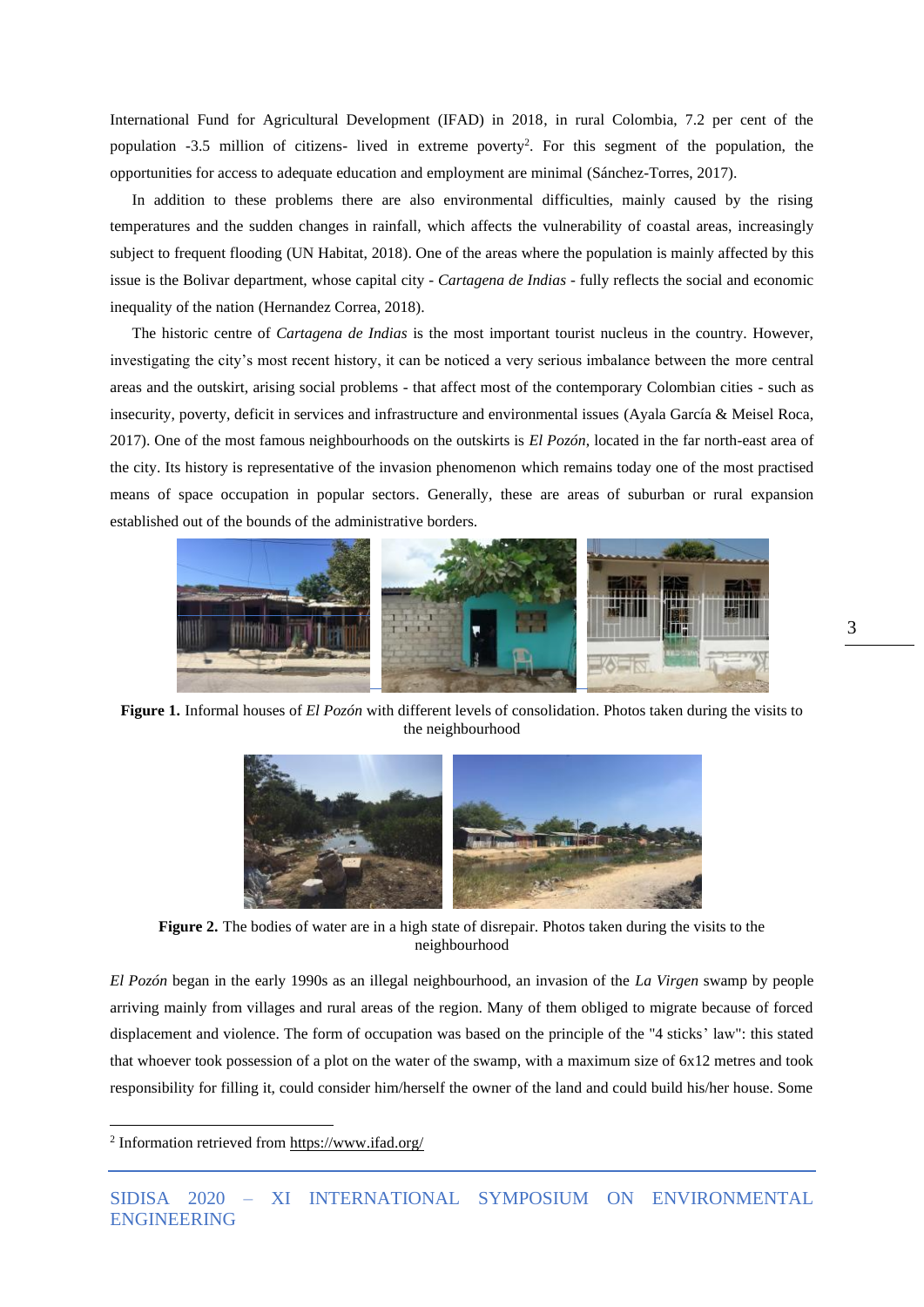of the houses in *El Pozón* continue to be illegal, but others have become legal through agreements with the government. However, the expansion and filling of the swamp continues to inflict serious damages on the natural system of the area, causing the swamp to become an open sewer.

#### **Reference study: The** *Máquina Verde – El Arca* **Project**

After several research activities, surveys and visits to *El Pozón*, the dynamics, relationships and basic needs of the neighbourhood population were determined and served as basis for the Urban Master Plan proposal focusing on two essential themes: social housing and family habitability. *Máquina Verde - El Arca* proposed a reconnection of the human – nature relationship through a physical transition between urban expansion and the fragile ecosystem. The main idea was to develop an archipelago of social housing along with the construction of an Urban Boundary for Protection and Control of the swamp. The team decided to reach the density of 120 households per hectare in the archipelago, implementing a system of piled habitational units that could generate a cosy and healthy urban environment to the social development of the community. Taking into account the risk and vulnerability conditions that may generate flood cycles, the blocks of bi-familiar modules are disposed as stilt units connected through platforms, allowing water circulation to go below, contemplating different levels of flooding along the urban proposal.

The architectural project was elaborated following some concepts taken from several visits to *El Pozó*n. For instance, the prototype house was developed in a modular way with a c-shaped plan and a central patio that encourages circulation, ventilation and exposure to the sun, allowing the inside and the outside to blend. The concept of frame is predominant in the project, being useful to respond to different housing needs. The house was conceived as a subjective container, an ark, a structure with reconfigurable and progressivity features that can be filled according to what a specific family requires.



**Figure 3.** Perspective section, plan and photo of the *Máquina Verde – El Arca* prototype

The *Máquina Verde - El Arca* prototype uses passive technologies for ventilation of the rooms through the correct configuration of the openings that favour the exploitation of the prevailing winds and the protection to solar radiation. The energy needed is satisfied by 10 photovoltaic panels - 9 m2 - placed above the fixed roof of the social area. The need for hot water is guaranteed by 5 prototype panels - made by the team - that act as solar collectors and do not require electricity for operation.

#### **The** *vivienda azul-verde*

After the construction of the *Máquina Verde – El Arca* module, it was decided to study the implementation of a modular green roof. In addition to the main objective, i.e., to increase the water capturing surface of the roof,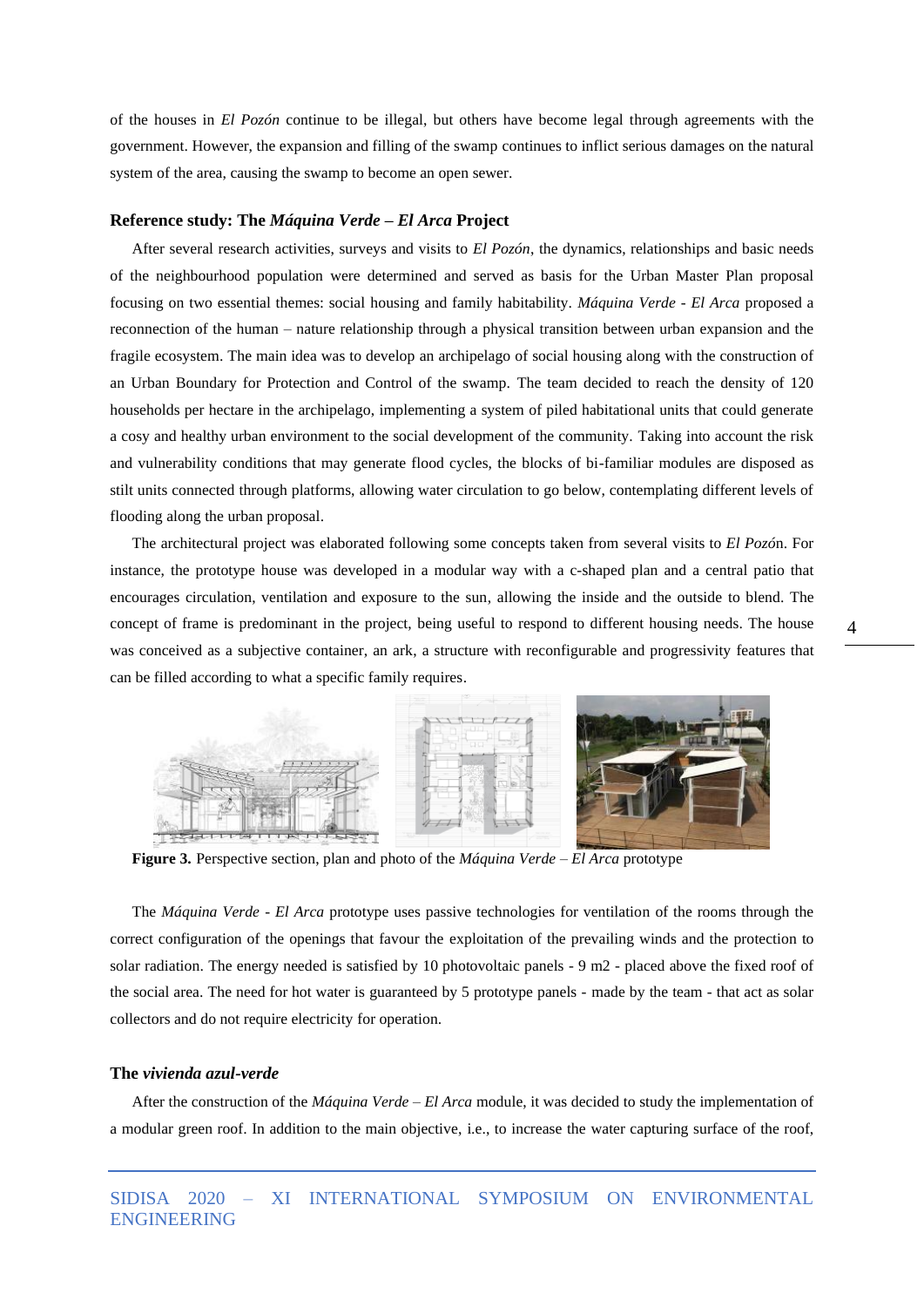the placement of an extra – green - layer ensured better indoor environmental conditions, as it contributes to the insulation capacity. Once the ideal solution was identified and the existing typologies were studied, the next step was to contextualize it within *El Pozón* in order to design a module that could fit into the *Máquina Verde - El Arca* prototype. For this reason, in addition to implementing the territorial analyses already made for the competition, further inspections to the site project were carried out, which gave rise to some fundamental considerations for the composition of the module, particularly the materials to be used. During the visits a scouting process was led in order to identify a range of materials similar in composition and/or function to those required for the construction of the module. The ones more easily available, in particular those considered waste materials, were selected in order to design a module that the inhabitants could self-build with recycle -local resources simply following the assembly instructions. It is interesting that during the interviews, the inhabitants themselves suggested possible solutions, showing interest in the topic and in the implementation of the module. The final design of this low-tech and low-cost solution was not only the result of the research and scouting phase, but also of the collaboration with the inhabitants of the neighbourhood.

The module is divided into two parts, a fixed one and a movable one. The first one consists of a lower tank, in which the overflow water is collected, that is composed as follow: a box made of plywood panels (1 cm) that allows the entire module to be anchored to the roof, covered with a truck tarpaulin (0,3 cm) that acts as the waterproofing. On the lower tank rests the fruit box, which holds all the elements of the green roof stratigraphy: the egg container, the coconut fibre and the growing medium. The egg container works as a drainage tray, allowing the water to collect in the egg pockets, whilst the coconut fibre (0,3 cm) holds the growing medium in position. A soilless modified mix, made of 50% sand, 30% clay and 20% compost is the most suitable choice for the module. Particular attention was paid to the anchoring methods, since the module is designed to be easily assembled and disassembled, given the need for maintenance. For this reason, the technology of the anchoring follows the two parts division. The lower tank has to be inserted in a structure that guarantees its fixing: in this case the structure is a wooden frame, to which the module is attached with screws. Instead, the upper part must be easier to remove as it requires more constant maintenance. Thereby, the fruit box is placed on two horizontal supports inside the short sides of the lower tank and anchored to it with adjustable clamps.



**Figure 4.** Image of the constructed prototype, exploded axonometric and sections of the blue green module

The operation of the module replicates exactly that of a green roof stratigraphy. When it rains, the water filters into the ground and fills the ovoid cavities that have the function of collecting water, which then goes up